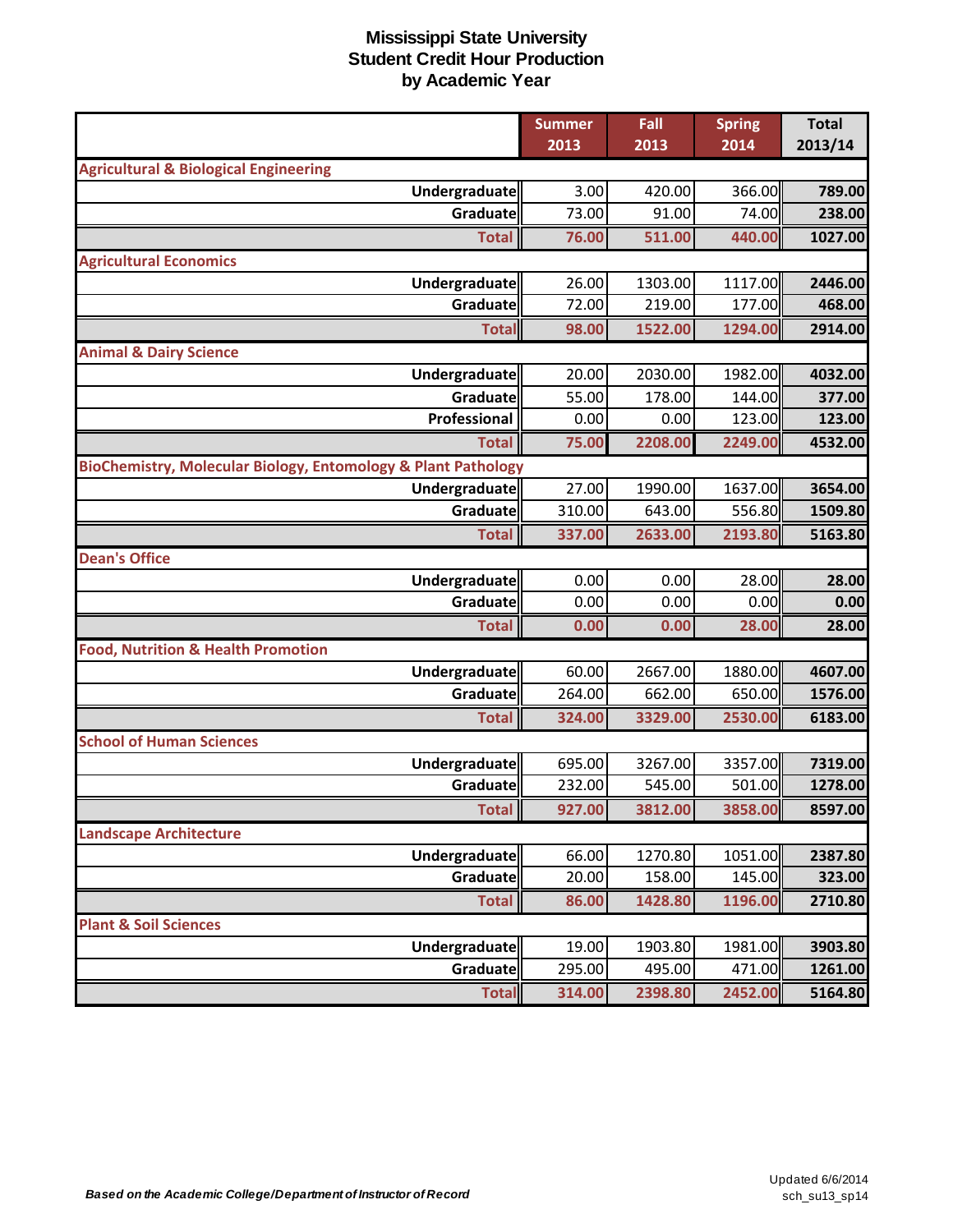|                                                   | Summer<br>2013 | Fall<br>2013 | <b>Spring</b><br>2014 | <b>Total</b><br>2013/14 |
|---------------------------------------------------|----------------|--------------|-----------------------|-------------------------|
| <b>Poultry Science</b>                            |                |              |                       |                         |
| <b>Undergraduate</b>                              | 21.00          | 964.00       | 735.00                | 1720.00                 |
| Graduatell                                        | 67.00          | 74.00        | 79.00II               | 220.00                  |
| <b>Total</b>                                      | 88.00          | 1038.00      | 814.00                | 1940.00                 |
| <b>College of Agriculture &amp; Life Sciences</b> |                |              |                       |                         |
| Undergraduate                                     | 937.00         | 15815.60     | 14134.00              | 30886.60                |
| Graduatell                                        | 1388.00        | 3065.00      | 2797.80               | 7250.80                 |
| Professional                                      | 0.00           | 0.00         | 123.00                | 123.00                  |
| <b>Total</b>                                      | 2325.00        | 18880.60     | 17054.80              | 38137.40                |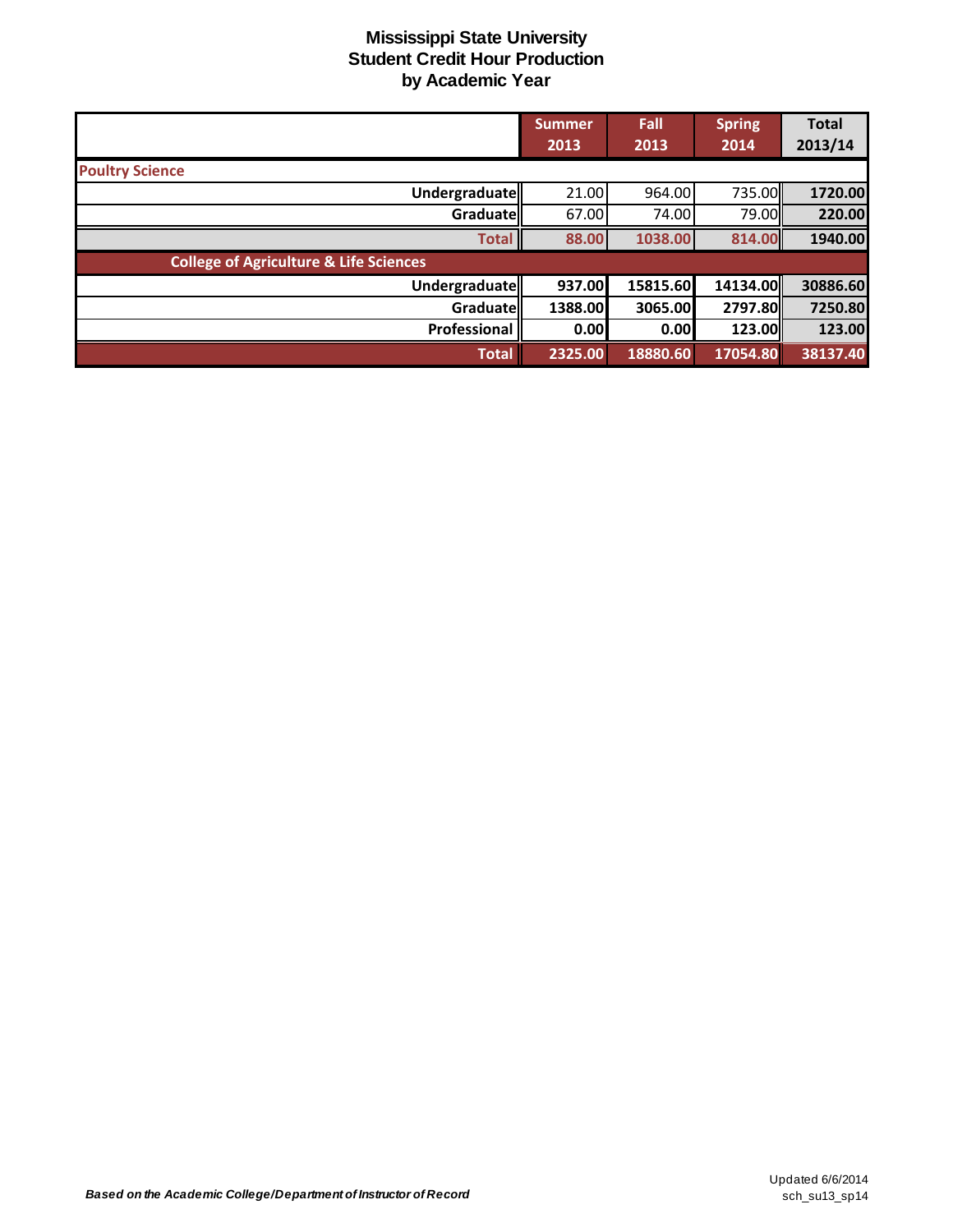|                                                  | <b>Summer</b><br>2013 | Fall<br>2013 | <b>Spring</b><br>2014 | <b>Total</b><br>2013/14 |
|--------------------------------------------------|-----------------------|--------------|-----------------------|-------------------------|
| <b>School of Architecture</b>                    |                       |              |                       |                         |
| Undergraduate                                    | 307.00                | 3038.00      | 3081.00               | 6426.00                 |
| Graduate                                         | 0.00                  | 0.00         | 3.00                  | 3.00                    |
| <b>Total</b>                                     | 307.00                | 3038.00      | 3084.00               | 6429.00                 |
| Art                                              |                       |              |                       |                         |
| Undergraduate                                    | 381.00                | 3751.00      | 3354.00               | 7486.00                 |
| Graduate                                         | 0.00                  | 6.00         | 3.00                  | 9.00                    |
| <b>Total</b>                                     | 381.00                | 3757.00      | 3357.00               | 7495.00                 |
| <b>Building Construction Science</b>             |                       |              |                       |                         |
| Undergraduate                                    | 42.00                 | 525.00       | 393.00                | 960.00                  |
| Graduate                                         | 6.00                  | 16.00        | 22.00                 | 44.00                   |
| <b>Total</b>                                     | 48.00                 | 541.00       | 415.00                | 1004.00                 |
| <b>Interior Design</b>                           |                       |              |                       |                         |
| Undergraduate                                    | 139.00                | 718.00       | 793.00                | 1650.00                 |
| Graduate                                         | 0.00                  | 0.00         | 0.00                  | 0.00                    |
| <b>Total</b>                                     | 139.00                | 718.00       | 793.00                | 1650.00                 |
| <b>College of Architecture, Art &amp; Design</b> |                       |              |                       |                         |
| Undergraduate                                    | 869.00                | 8032.00      | 7621.00               | 16522.00                |
| Graduate                                         | 6.00                  | 22.00        | 28.00                 | 56.00                   |
| <b>Total</b>                                     | 875.00                | 8054.00      | 7649.00               | 16578.00                |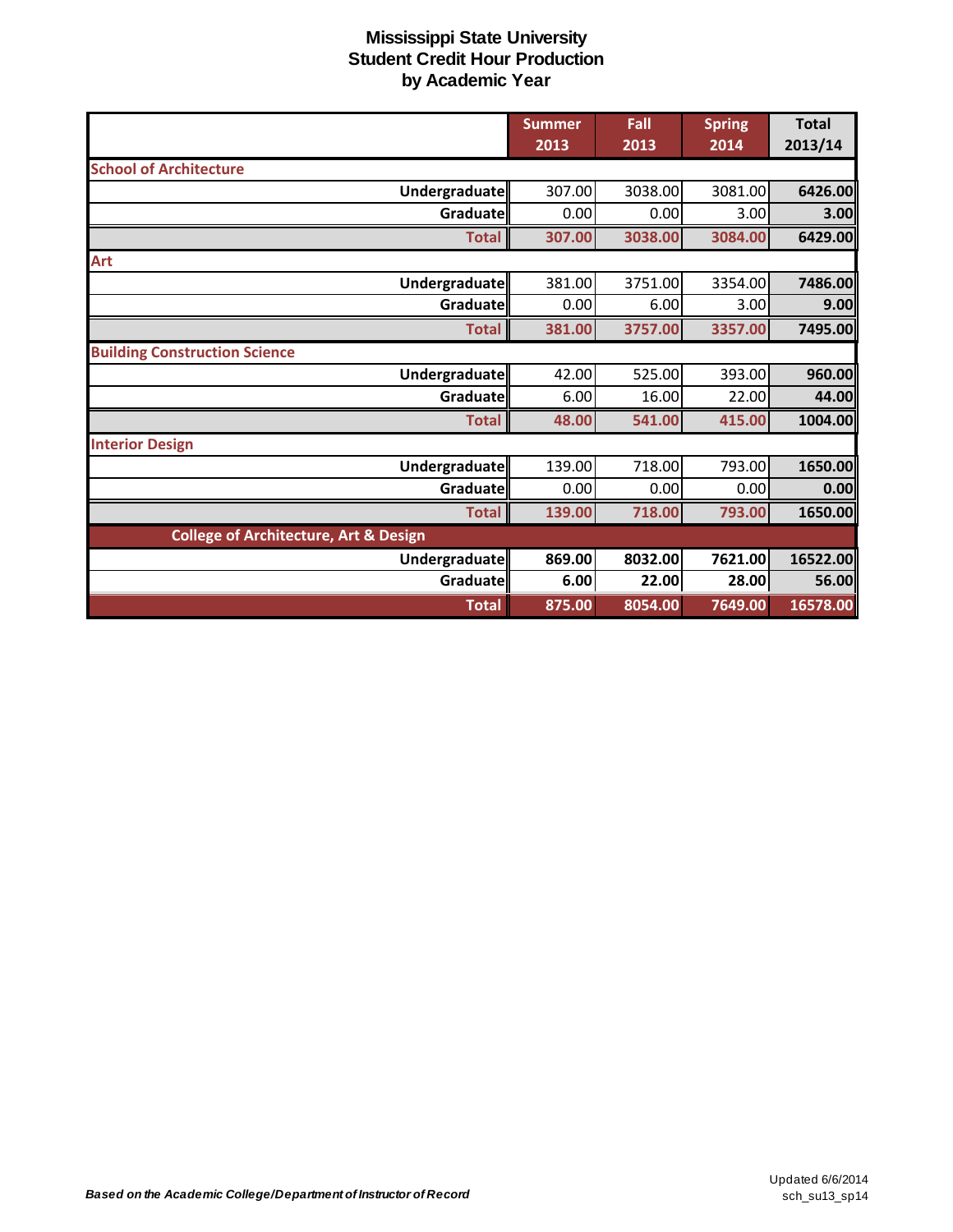|                                                           | <b>Summer</b> | Fall     | <b>Spring</b> | <b>Total</b> |
|-----------------------------------------------------------|---------------|----------|---------------|--------------|
|                                                           | 2013          | 2013     | 2014          | 2013/14      |
| <b>Aerospace Studies</b>                                  |               |          |               |              |
| Undergraduate                                             | 0.00          | 221.00   | 188.00        | 409.00       |
| Graduate                                                  | 0.00          | 0.00     | 0.00          | 0.00         |
| <b>Total</b>                                              | 0.00          | 221.00   | 188.00        | 409.00       |
| <b>Anthropology &amp; Middle Eastern Cultures</b>         |               |          |               |              |
| Undergraduate                                             | 279.00        | 1897.00  | 1635.00       | 3811.00      |
| Graduate                                                  | 13.00         | 212.00   | 212.00        | 437.00       |
| <b>Total</b>                                              | 292.00        | 2109.00  | 1847.00       | 4248.00      |
| <b>Biological Sciences</b>                                |               |          |               |              |
| Undergraduate                                             | 845.00        | 11552.00 | 13217.00      | 25614.00     |
| Graduate                                                  | 293.00        | 790.00   | 788.00        | 1871.00      |
| <b>Total</b>                                              | 1138.00       | 12342.00 | 14005.00      | 27485.00     |
| <b>Chemistry</b>                                          |               |          |               |              |
| <b>Undergraduate</b>                                      | 1061.00       | 9015.00  | 7430.00       | 17506.00     |
| Graduate                                                  | 304.00        | 703.00   | 663.00        | 1670.00      |
| <b>Total</b>                                              | 1365.00       | 9718.00  | 8093.00       | 19176.00     |
| <b>Classical &amp; Modern Languages &amp; Literatures</b> |               |          |               |              |
| Undergraduate                                             | 672.00        | 5567.00  | 4315.00       | 10554.00     |
| Graduate                                                  | 18.00         | 90.00    | 93.00         | 201.00       |
| <b>Total</b>                                              | 690.00        | 5657.00  | 4408.00       | 10755.00     |
| <b>Communication</b>                                      |               |          |               |              |
| Undergraduate                                             | 1776.00       | 8596.00  | 8260.00       | 18632.00     |
| Graduate                                                  | 69.00         | 102.00   | 72.00         | 243.00       |
| <b>Total</b>                                              | 1845.00       | 8698.00  | 8332.00       | 18875.00     |
| <b>Dean's Office</b>                                      |               |          |               |              |
| <b>Undergraduate</b>                                      | 0.00          | 0.00     | 30.00         | 30.00        |
| Graduate                                                  | 0.00          | 0.00     | 0.00          | 0.00         |
| <b>Total</b>                                              | 0.00          | 0.00     | 30.00         | 30.00        |
| <b>English</b>                                            |               |          |               |              |
| <b>Undergraduate</b>                                      | 1014.00       | 13346.00 | 10432.00      | 24792.00     |
| Graduate                                                  | 120.00        | 436.00   | 369.00        | 925.00       |
| <b>Total</b>                                              | 1134.00       | 13782.00 | 10801.00      | 25717.00     |
| <b>Geosciences</b>                                        |               |          |               |              |
| Undergraduate                                             | 1855.00       | 8138.00  | 7501.00       | 17494.00     |
| Graduate                                                  | 1201.00       | 1844.00  | 1704.00       | 4749.00      |
| <b>Total</b>                                              | 3056.00       | 9982.00  | 9205.00       | 22243.00     |
| <b>History</b>                                            |               |          |               |              |
| <b>Undergraduate</b>                                      | 594.00        | 6812.00  | 5817.00       | 13223.00     |
| Graduate                                                  | 64.00         | 579.00   | 561.00        | 1204.00      |
| <b>Total</b>                                              | 658.00        | 7391.00  | 6378.00       | 14427.00     |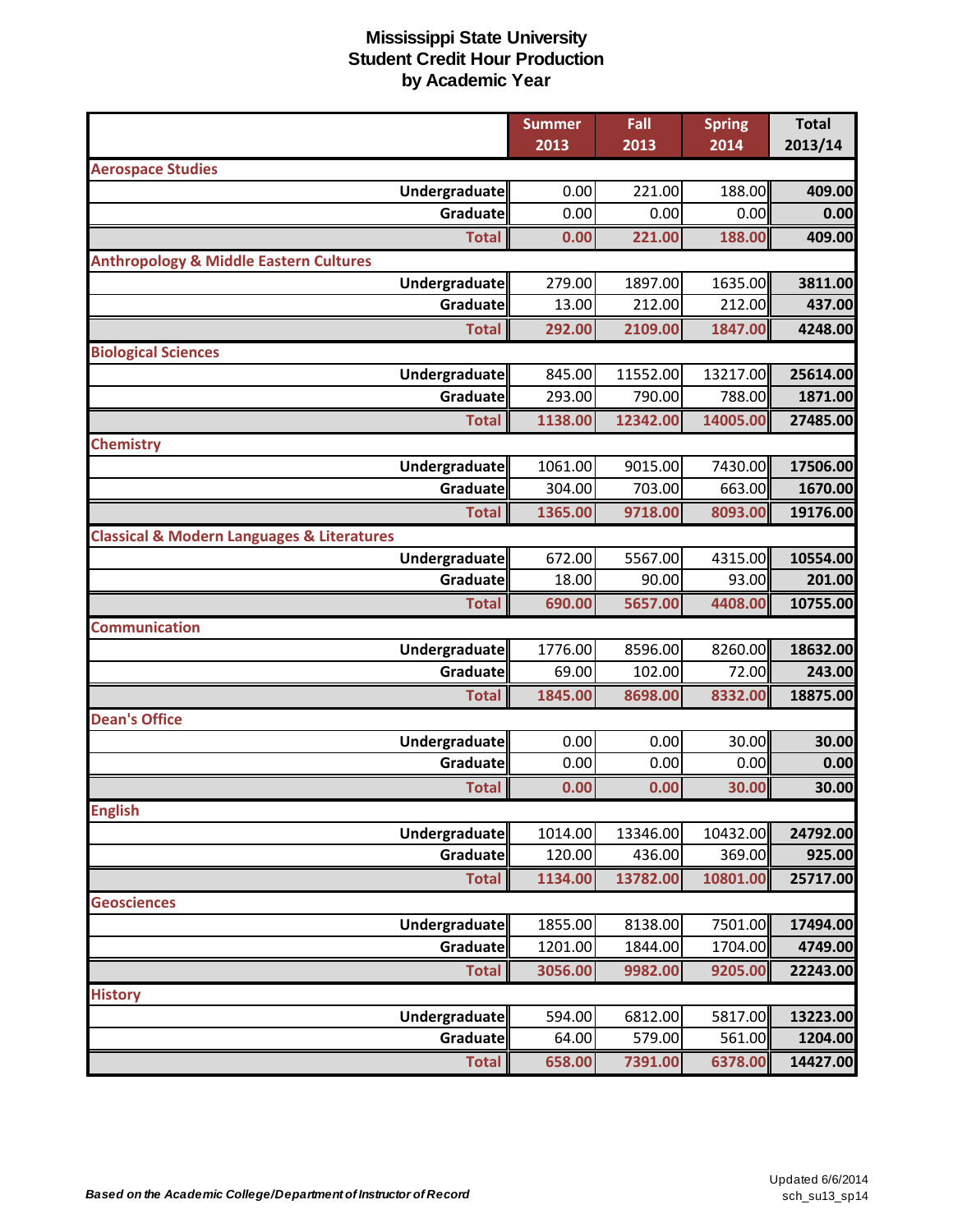|                                                      | <b>Summer</b> | Fall      | <b>Spring</b> | <b>Total</b> |
|------------------------------------------------------|---------------|-----------|---------------|--------------|
|                                                      | 2013          | 2013      | 2014          | 2013/14      |
| <b>Mathematics &amp; Statistics</b>                  |               |           |               |              |
| Undergraduate                                        | 3012.00       | 17016.20  | 13986.00      | 34014.20     |
| Graduate                                             | 131.00        | 948.00    | 832.00        | 1911.00      |
| <b>Total</b>                                         | 3143.00       | 17964.20  | 14818.00      | 35925.20     |
| <b>Military Science</b>                              |               |           |               |              |
| <b>Undergraduate</b>                                 | 144.00        | 341.00    | 340.00        | 825.00       |
| Graduate                                             | 0.00          | 0.00      | 0.00          | 0.00         |
| <b>Total</b>                                         | 144.00        | 341.00    | 340.00        | 825.00       |
| <b>Philosophy &amp; Religion</b>                     |               |           |               |              |
| <b>Undergraduate</b>                                 | 1084.00       | 4658.00   | 4729.00       | 10471.00     |
| Graduate                                             | 0.00          | 40.00     | 21.00         | 61.00        |
| <b>Total</b>                                         | 1084.00       | 4698.00   | 4750.00       | 10532.00     |
| <b>Physics &amp; Astronomy</b>                       |               |           |               |              |
| <b>Undergraduate</b>                                 | 830.00        | 4547.00   | 4874.00       | 10251.00     |
| Graduate                                             | 13.00         | 462.00    | 470.00        | 945.00       |
| <b>Total</b>                                         | 843.00        | 5009.00   | 5344.00       | 11196.00     |
| <b>Political Science &amp; Public Administration</b> |               |           |               |              |
| <b>Undergraduate</b>                                 | 610.00        | 4888.70   | 3530.00       | 9028.70      |
| Graduate                                             | 224.00        | 764.00    | 603.00        | 1591.00      |
| <b>Total</b>                                         | 834.00        | 5652.70   | 4133.00       | 10619.70     |
| <b>Psychology</b>                                    |               |           |               |              |
| Undergraduate                                        | 969.00        | 9723.00   | 6990.00       | 17682.00     |
| Graduate                                             | 72.00         | 412.00    | 456.00        | 940.00       |
| <b>Total</b>                                         | 1041.00       | 10135.00  | 7446.00       | 18622.00     |
| <b>Sociology</b>                                     |               |           |               |              |
| <b>Undergraduate</b>                                 | 1042.00       | 9354.00   | 8791.00       | 19187.00     |
| Graduate                                             | 158.00        | 324.00    | 355.00        | 837.00       |
| <b>Total</b>                                         | 1200.00       | 9678.00   | 9146.00       | 20024.00     |
| <b>College of Arts &amp; Science</b>                 |               |           |               |              |
| <b>Undergraduate</b>                                 | 15787.00      | 115671.90 | 102065.00     | 233523.90    |
| Graduate                                             | 2680.00       | 7706.00   | 7199.00       | 17585.00     |
| <b>Total</b>                                         | 18467.00      | 123377.90 | 109264.00     | 251108.90    |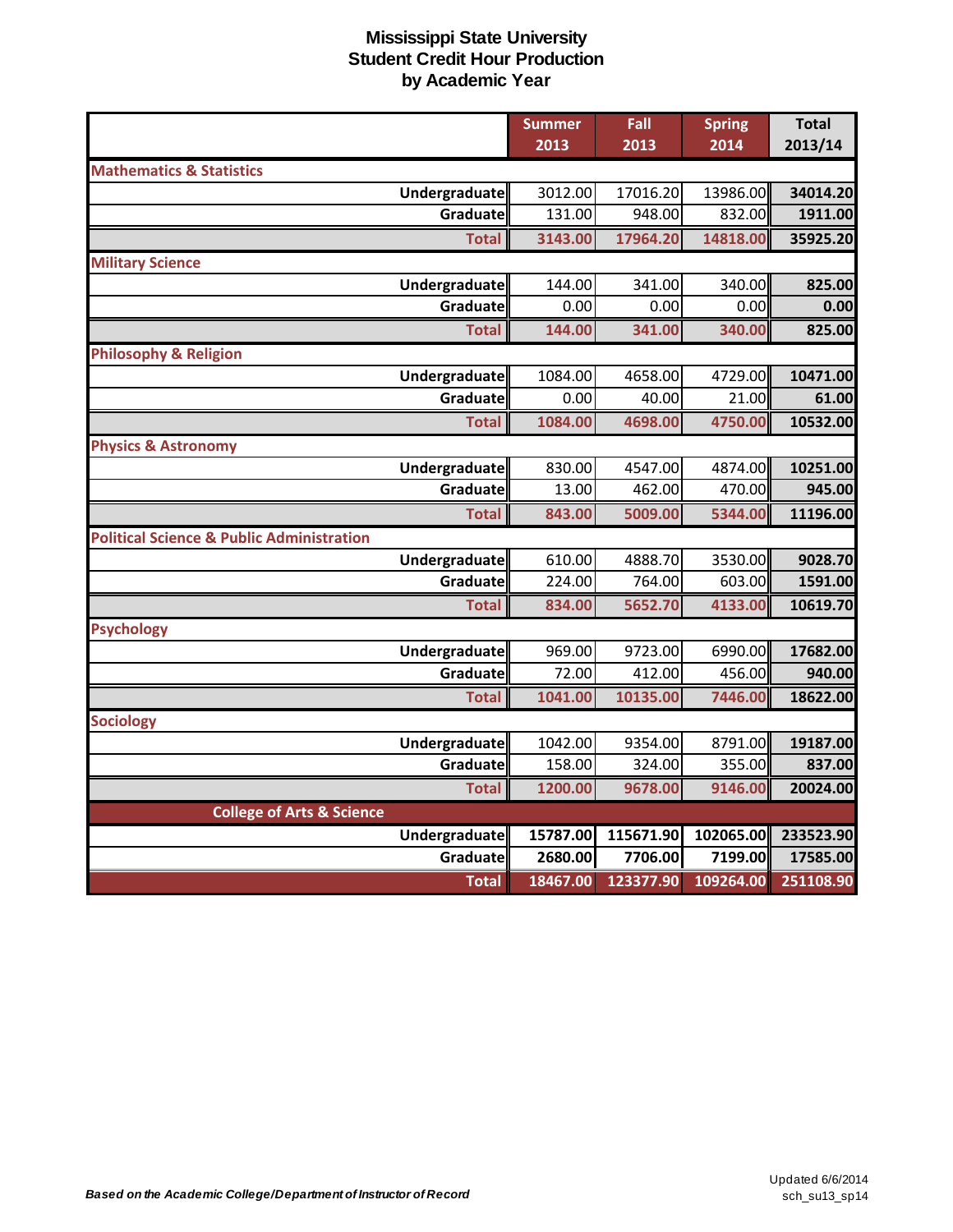|                                                            | <b>Summer</b><br>2013 | Fall<br>2013 | <b>Spring</b><br>2014 | <b>Total</b><br>2013/14 |
|------------------------------------------------------------|-----------------------|--------------|-----------------------|-------------------------|
| <b>School of Accountancy</b>                               |                       |              |                       |                         |
| Undergraduate                                              | 1212.00               | 3866.00      | 3396.00               | 8474.00                 |
| Graduatell                                                 | 266.00                | 413.00       | 389.00                | 1068.00                 |
| <b>Total</b>                                               | 1478.00               | 4279.00      | 3785.00               | 9542.00                 |
| <b>Finance &amp; Economics</b>                             |                       |              |                       |                         |
| Undergraduate                                              | 1420.00               | 7011.80      | 6519.00               | 14950.80                |
| Graduate                                                   | 208.00                | 463.00       | 343.00                | 1014.00                 |
| <b>Total</b>                                               | 1628.00               | 7474.80      | 6862.00               | 15964.80                |
| <b>Management &amp; Information Systems</b>                |                       |              |                       |                         |
| Undergraduate                                              | 1201.00               | 8166.00      | 7832.88               | 17199.88                |
| Graduate                                                   | 449.00                | 709.00       | 707.00                | 1865.00                 |
| <b>Total</b>                                               | 1650.00               | 8875.00      | 8539.88               | 19064.88                |
| <b>Marketing, Quantatative Analysis &amp; Business Law</b> |                       |              |                       |                         |
| Undergraduate                                              | 1191.00               | 6994.00      | 6884.12               | 15069.12                |
| Graduate                                                   | 466.00                | 511.00       | 598.00                | 1575.00                 |
| <b>Total</b>                                               | 1657.00               | 7505.00      | 7482.12               | 16644.12                |
| <b>College of Business</b>                                 |                       |              |                       |                         |
| Undergraduate                                              | 5024.00               | 26037.80     | 24632.00              | 55693.80                |
| Graduate                                                   | 1389.00               | 2096.00      | 2037.00               | 5522.00                 |
| <b>Total</b>                                               | 6413.00               | 28133.80     | 26669.00              | 61215.80                |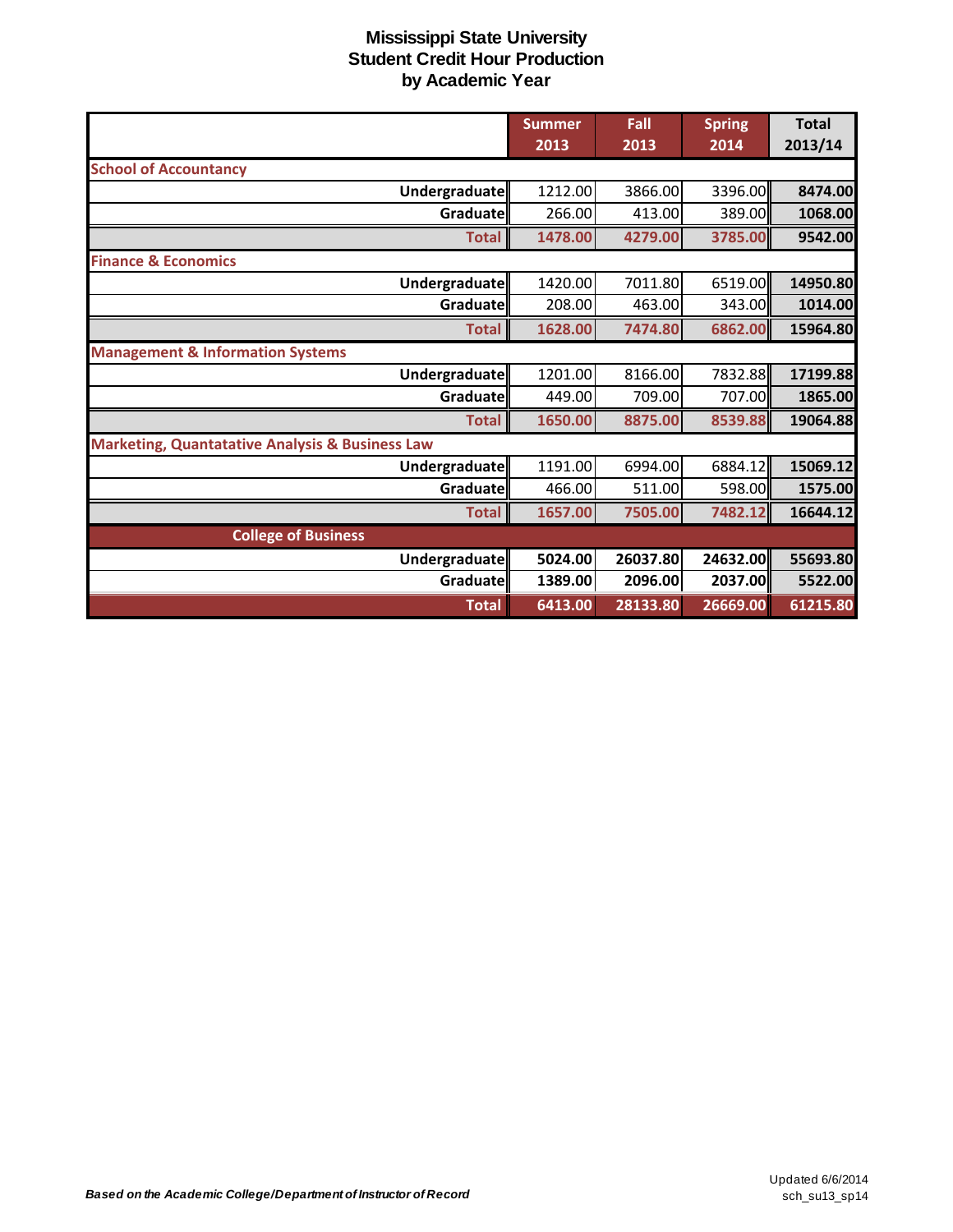|                                                          | <b>Summer</b> | Fall     | <b>Spring</b> | <b>Total</b> |
|----------------------------------------------------------|---------------|----------|---------------|--------------|
|                                                          | 2013          | 2013     | 2014          | 2013/14      |
| <b>Counseling &amp; Educational Psychology</b>           |               |          |               |              |
| Undergraduate                                            | 1710.75       | 4651.20  | 3913.00       | 10274.95     |
| Graduate                                                 | 1400.24       | 1762.50  | 1927.60       | 5090.34      |
| <b>Total</b>                                             | 3110.99       | 6413.70  | 5840.60       | 15365.29     |
| <b>Curriculum, Instruction &amp; Special Education</b>   |               |          |               |              |
| Undergraduate                                            | 1274.25       | 9256.50  | 9246.00       | 19776.75     |
| Graduate                                                 | 1002.76       | 1268.00  | 1385.00       | 3655.76      |
| <b>Total</b>                                             | 2277.01       | 10524.50 | 10631.00      | 23432.51     |
| <b>Dean's Office</b>                                     |               |          |               |              |
| Undergraduate                                            | 0.00          | 43.50    | 59.00         | 102.50       |
| Graduate                                                 | 0.00          | 0.00     | 0.00          | 0.00         |
| <b>Total</b>                                             | 0.00          | 43.50    | 59.00         | 102.50       |
| <b>Instructional Systems &amp; Workforce Development</b> |               |          |               |              |
| Undergraduate                                            | 1169.00       | 3688.00  | 3878.00       | 8735.00      |
| Graduate                                                 | 299.00        | 562.00   | 464.00        | 1325.00      |
| <b>Total</b>                                             | 1468.00       | 4250.00  | 4342.00       | 10060.00     |
| <b>Kinesology</b>                                        |               |          |               |              |
| Undergraduate                                            | 2879.00       | 8756.00  | 8689.00       | 20324.00     |
| Graduate                                                 | 211.00        | 380.00   | 310.00        | 901.00       |
| <b>Total</b>                                             | 3090.00       | 9136.00  | 8999.00       | 21225.00     |
| <b>Leadership &amp; Foundations</b>                      |               |          |               |              |
| Undergraduate                                            | 261.00        | 1500.00  | 1158.00       | 2919.00      |
| Graduate                                                 | 1008.00       | 958.50   | 932.40        | 2898.90      |
| <b>Total</b>                                             | 1269.00       | 2458.50  | 2090.40       | 5817.90      |
| <b>Music</b>                                             |               |          |               |              |
| Undergraduate                                            | 93.00         | 3113.00  | 2810.00       | 6016.00      |
| Graduate                                                 | 0.00          | 0.00     | 0.00          | 0.00         |
| <b>Total</b>                                             | 93.00         | 3113.00  | 2810.00       | 6016.00      |
| <b>College of Education</b>                              |               |          |               |              |
| Undergraduate                                            | 7387.00       | 31008.20 | 29753.00      | 68148.20     |
| Graduate                                                 | 3921.00       | 4931.00  | 5019.00       | 13871.00     |
| <b>Total</b>                                             | 11308.00      | 35939.20 | 34772.00      | 82019.20     |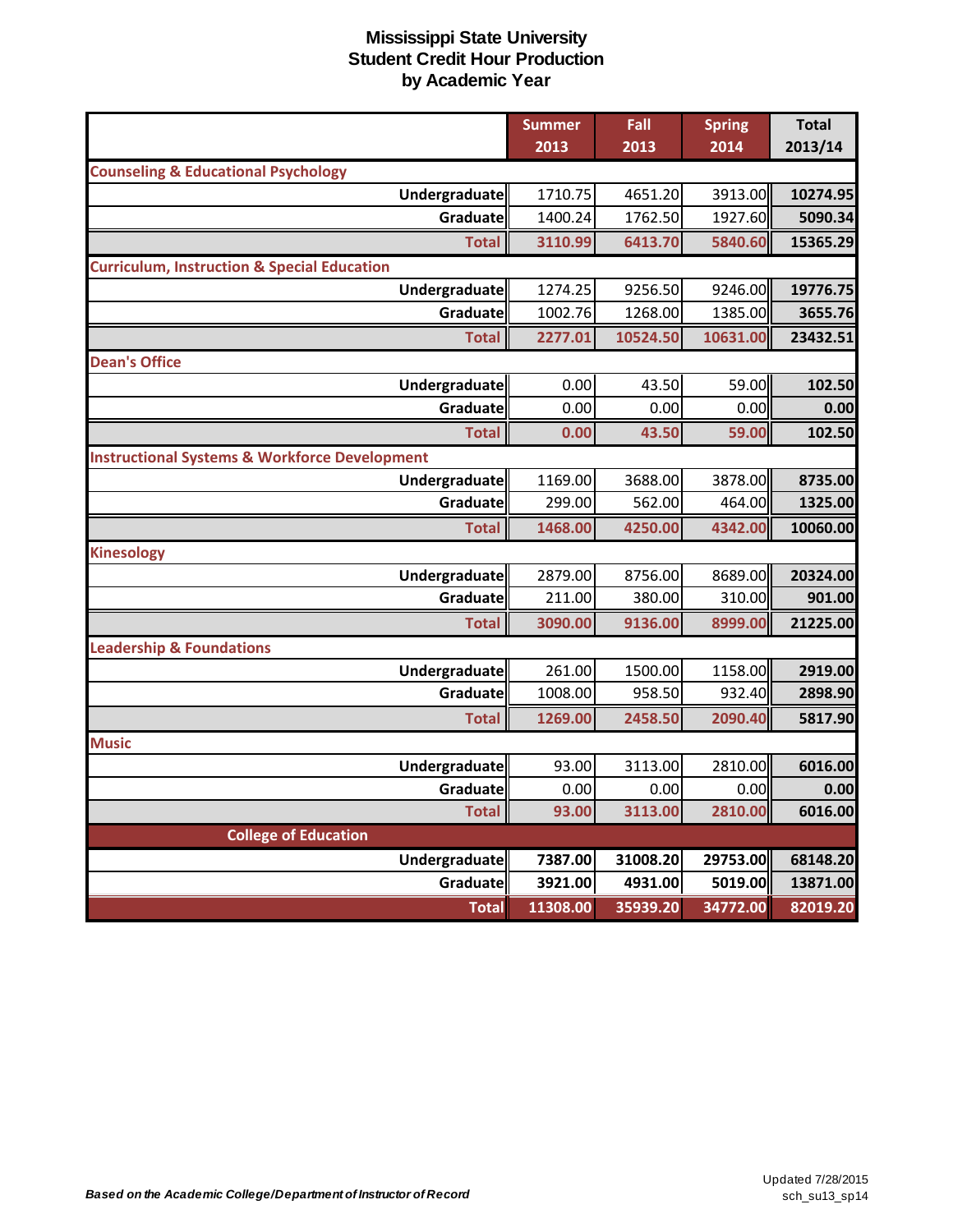| 2013/14<br>2013<br>2013<br>2014<br><b>Aerospace Engineering</b><br>3251.50<br>3007.50<br>Undergraduate<br>498.00<br>6757.00<br>Graduate<br>94.00<br>377.00<br>296.00 |         |
|----------------------------------------------------------------------------------------------------------------------------------------------------------------------|---------|
|                                                                                                                                                                      |         |
|                                                                                                                                                                      |         |
|                                                                                                                                                                      |         |
|                                                                                                                                                                      | 767.00  |
| 592.00<br><b>Total</b><br>3628.50<br>3303.50                                                                                                                         | 7524.00 |
| <b>Agricultural &amp; Biological Engineering</b>                                                                                                                     |         |
| 1296.00<br>Undergraduate<br>0.00<br>902.00                                                                                                                           | 2198.00 |
| 74.00<br>108.00<br>110.00<br>Graduate                                                                                                                                | 292.00  |
| <b>Total</b><br>74.00<br>1404.00<br>1012.00                                                                                                                          | 2490.00 |
| <b>School of Chemical Engineering</b>                                                                                                                                |         |
| 129.00<br>Undergraduate<br>1847.00<br>1707.00                                                                                                                        | 3683.00 |
| Graduate<br>93.00<br>153.00<br>177.00                                                                                                                                | 423.00  |
| <b>Total</b><br>222.00<br>2000.00<br>1884.00                                                                                                                         | 4106.00 |
| <b>Civil &amp; Environmental Engineering</b>                                                                                                                         |         |
| Undergraduate<br>99.00<br>2596.00<br>1984.00                                                                                                                         | 4679.00 |
| 135.00<br>406.00<br>536.00<br>Graduate                                                                                                                               | 1077.00 |
| 2520.00<br>234.00<br>3002.00<br><b>Total</b>                                                                                                                         | 5756.00 |
| <b>Computer Science &amp; Engineering</b>                                                                                                                            |         |
| 3113.00<br>Undergraduate<br>181.00<br>3179.00                                                                                                                        | 6473.00 |
| <b>Graduate</b><br>232.00<br>757.00<br>837.00                                                                                                                        | 1826.00 |
| 413.00<br>3936.00<br>3950.00<br><b>Total</b>                                                                                                                         | 8299.00 |
| <b>Electrical &amp; Computer Engineering</b>                                                                                                                         |         |
| 512.00<br><b>Undergraduate</b><br>2785.50<br>2560.50                                                                                                                 | 5858.00 |
| Graduate<br>221.00<br>818.00<br>813.00                                                                                                                               | 1852.00 |
| 733.00<br>3603.50<br>3373.50<br><b>Total</b>                                                                                                                         | 7710.00 |
| <b>General Engineering</b>                                                                                                                                           |         |
| <b>Undergraduate</b><br>0.00<br>25.00<br>65.40                                                                                                                       | 90.40   |
| 6.00<br>0.00<br>0.00<br>Graduate                                                                                                                                     | 6.00    |
| 6.00<br>25.00<br>65.40<br><b>Total</b>                                                                                                                               | 96.40   |
| <b>Industrial &amp; Systems Engineering</b>                                                                                                                          |         |
| 556.00<br>2271.50<br>Undergraduate<br>2084.60                                                                                                                        | 4912.10 |
| 176.00<br>501.00<br>Graduate<br>569.00                                                                                                                               | 1246.00 |
| <b>Total</b><br>732.00<br>2772.50<br>2653.60                                                                                                                         | 6158.10 |
| <b>Mechanical Engineering</b>                                                                                                                                        |         |
| 489.00<br>3003.00<br><b>Undergraduate</b><br>2959.00                                                                                                                 | 6451.00 |
| 256.00<br>699.00<br>Graduate<br>644.20                                                                                                                               | 1599.20 |
| <b>Total</b><br>745.00<br>3702.00<br>3603.20                                                                                                                         | 8050.20 |
| <b>College of Engineering</b>                                                                                                                                        |         |
| 2464.00<br>20254.50<br>18383.00<br>Undergraduate<br>41101.50                                                                                                         |         |
| 1287.00<br>3819.00<br><b>Graduate</b><br>3982.20                                                                                                                     | 9088.20 |
| 3751.00<br>24073.50<br>22365.20<br><b>Total</b><br>50189.70                                                                                                          |         |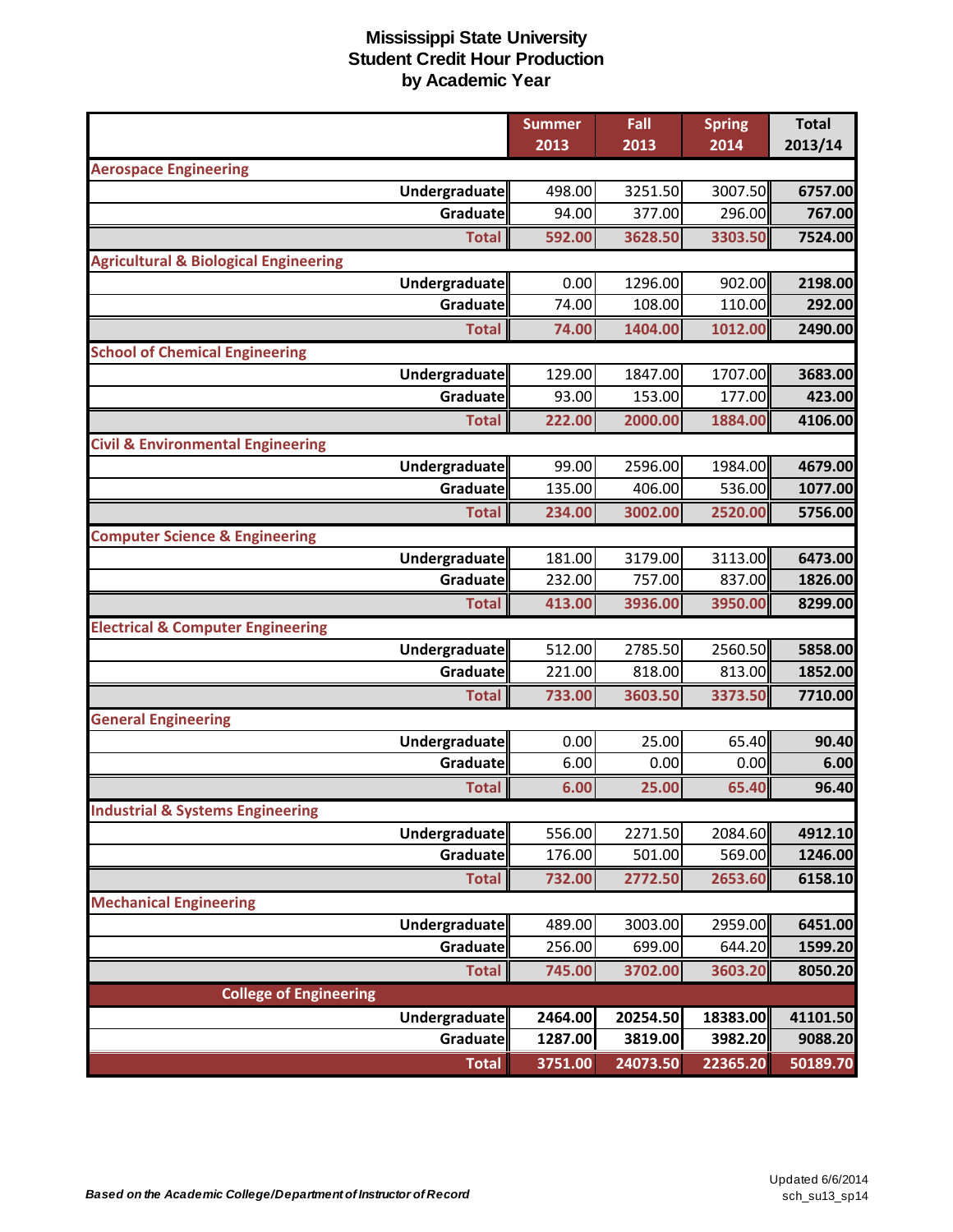|                                              | <b>Summer</b> | Fall    | <b>Spring</b> | <b>Total</b> |
|----------------------------------------------|---------------|---------|---------------|--------------|
|                                              | 2013          | 2013    | 2014          | 2013/14      |
| <b>Forestry</b>                              |               |         |               |              |
| Undergraduate                                | 237.00        | 845.00  | 1144.00       | 2226.00      |
| Graduate                                     | 169.00        | 366.00  | 392.00        | 927.00       |
| <b>Total</b>                                 | 406.00        | 1211.00 | 1536.00       | 3153.00      |
| <b>Sustainable Bioproducts</b>               |               |         |               |              |
| Undergraduate                                | 0.00          | 72.00   | 18.00         | 90.00        |
| Graduate                                     | 72.00         | 167.00  | 199.00        | 438.00       |
| <b>Total</b>                                 | 72.00         | 239.00  | 217.00        | 528.00       |
| <b>Wildlife, Fisheries &amp; Aquaculture</b> |               |         |               |              |
| Undergraduate                                | 53.00         | 1512.00 | 1085.00       | 2650.00      |
| Graduate                                     | 313.00        | 586.00  | 577.00        | 1476.00      |
| <b>Total</b>                                 | 366.00        | 2098.00 | 1662.00       | 4126.00      |
| <b>College of Forest Resources</b>           |               |         |               |              |
| Undergraduate                                | 290.00        | 2429.00 | 2247.00       | 2650.00      |
| Graduate                                     | 554.00        | 1119.00 | 1168.00       | 1476.00      |
| <b>Total</b>                                 | 844.00        | 3548.00 | 3415.00       | 4126.00      |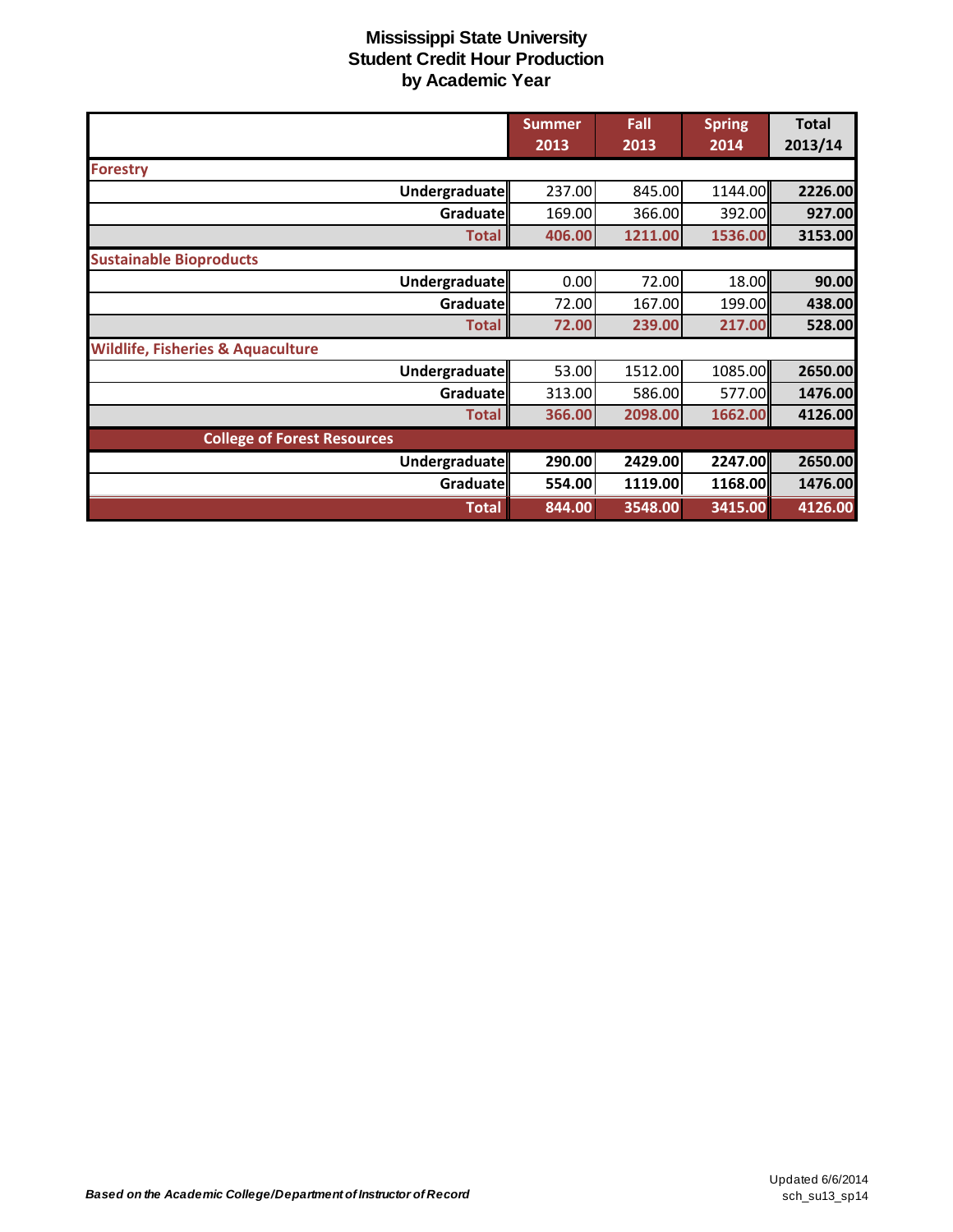|                                       | <b>Summer</b> | Fall    | <b>Spring</b>   | <b>Total</b> |
|---------------------------------------|---------------|---------|-----------------|--------------|
|                                       | 2013          | 2013    | 2014            | 2013/14      |
| <b>Veterinary Medical Tech</b>        |               |         |                 |              |
| Undergraduate                         | 20.00         | 18.00   | 0.00            | 38.00        |
| Graduatell                            | 0.00          | 0.00    | 0.00            | 0.00         |
| <b>Total</b>                          | 20.00         | 18.00   | 0.00            | 38.00        |
| <b>Veterinary Medicine</b>            |               |         |                 |              |
| Undergraduate                         | 163.00        | 451.00  | 866.00          | 1480.00      |
| Graduate                              | 264.00        | 371.00  | 430.00          | 1065.00      |
| Professional                          | 2553.00       | 6899.00 | 6018.00         | 15470.00     |
| <b>Total</b>                          | 2980.00       | 7721.00 | 7314.00         | 18015.00     |
| <b>College of Veterinary Medicine</b> |               |         |                 |              |
| Undergraduate                         | 183.00        | 469.00  | 866.00          | 1518.00      |
| Graduate                              | 264.00        | 371.00  | 430.00 <b>1</b> | 1065.00      |
| Professional                          | 2553.00       | 6899.00 | 6018.00         | 15470.00     |
| <b>Total</b>                          | 3000.00       | 7739.00 | 7314.00         | 18053.00     |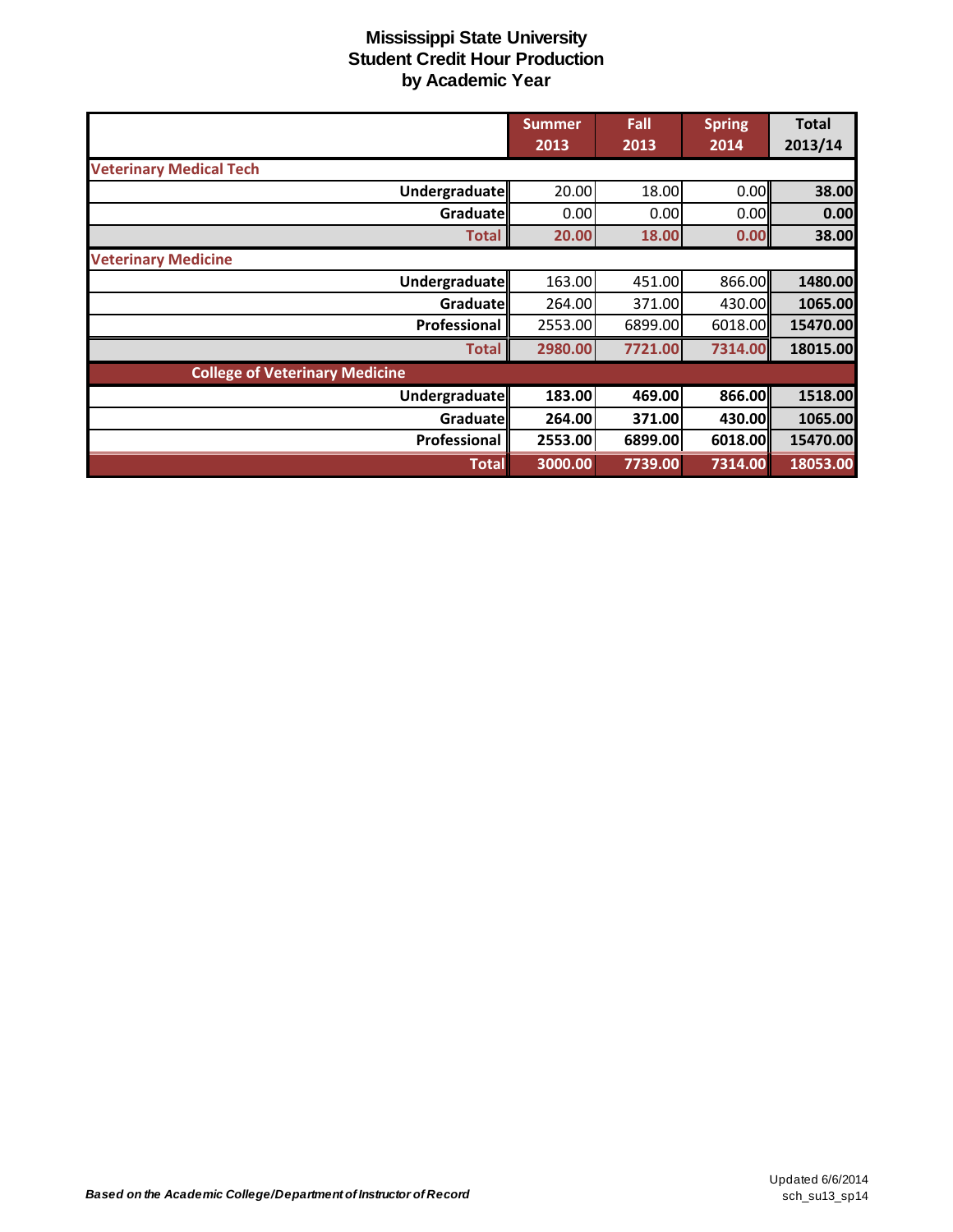|                                    | <b>Summer</b> | Fall   | <b>Spring</b> | <b>Total</b> |
|------------------------------------|---------------|--------|---------------|--------------|
|                                    | 2013          | 2013   | 2014          | 2013/14      |
| <b>African American Studies</b>    |               |        |               |              |
| Undergraduate                      | 0.00          | 129.00 | 138.00        | 267.00       |
| Graduate                           | 0.00          | 0.00   | 0.00          | 0.00         |
| <b>Total</b>                       | 0.00          | 129.00 | 138.00        | 267.00       |
| <b>Provost Office</b>              |               |        |               |              |
| Undergraduate                      | 365.00        | 87.00  | 253.00        | 705.00       |
| Graduate                           | 0.00          | 0.00   | 0.00          | 0.00         |
| <b>Total</b>                       | 365.00        | 87.00  | 253.00        | 705.00       |
| <b>Student Leadership</b>          |               |        |               |              |
| Undergraduate                      | 0.00          | 15.00  | 0.00          | 15.00        |
| Graduate                           | 0.00          | 0.00   | 0.00          | 0.00         |
| <b>Total</b>                       | 0.00          | 15.00  | 0.00          | 15.00        |
| <b>College of Academic Affairs</b> |               |        |               |              |
| Undergraduate                      | 365.00        | 231.00 | 391.00        | 987.00       |
| Graduate                           | 0.00          | 0.00   | 0.00          | 0.00         |
| <b>Total</b>                       | 365.00        | 231.00 | 391.00        | 987.00       |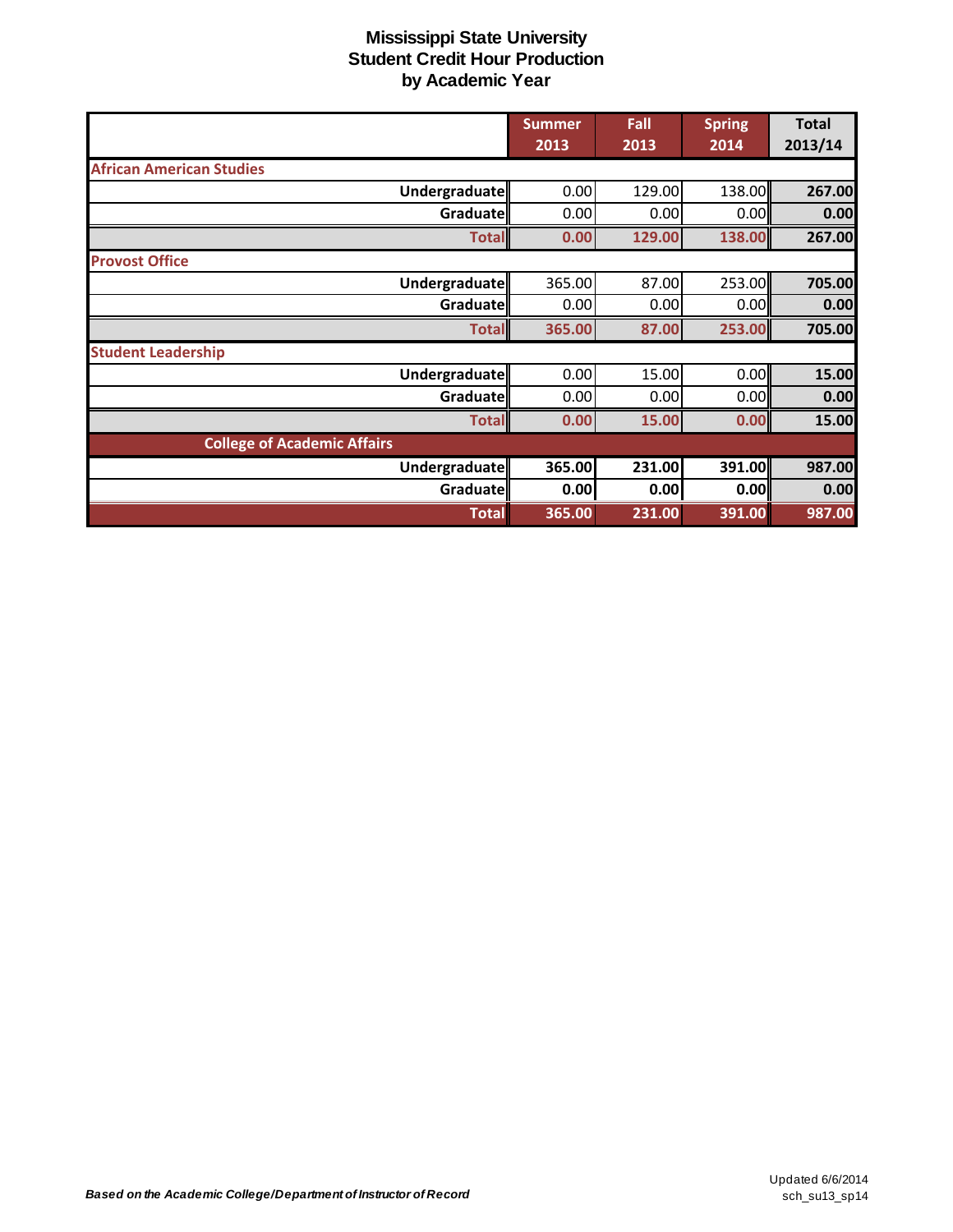|                          | <b>Summer</b> | Fall      | <b>Spring</b> | <b>Total</b>        |
|--------------------------|---------------|-----------|---------------|---------------------|
|                          | 2013          | 2013      | 2014          | 2013/14             |
| <b>Total Main Campus</b> |               |           |               |                     |
| <b>Undergraduate</b>     | 31961.00      | 214752.00 |               | 194686.00 441399.00 |
| Graduate                 | 10712.00      | 22388.00  | 21939.00      | 55039.00            |
| Professional             | 2553.00       | 6899.00   | 6141.00       | 15593.00            |
| <b>Total</b>             | 45226.00      | 244039.00 |               | 222766.00 512031.00 |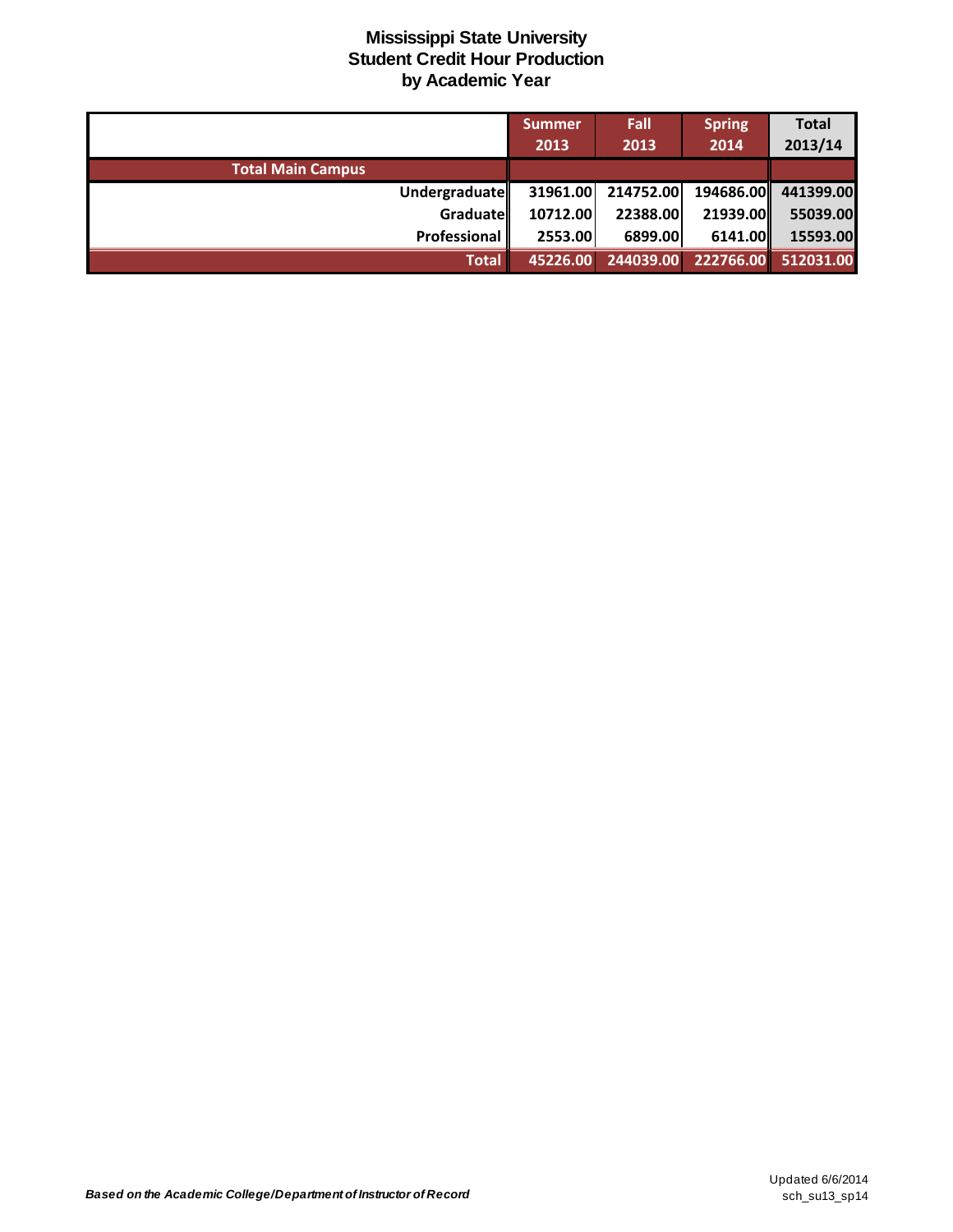|                              | <b>Summer</b><br>2013 | Fall<br>2013 | <b>Spring</b><br>2014 | <b>Total</b><br>2013/14 |
|------------------------------|-----------------------|--------------|-----------------------|-------------------------|
| <b>Total Meridian Campus</b> |                       |              |                       |                         |
| Undergraduate                | 1345.00               | 5197.00      | 5406.00               | 11948.00                |
| Graduate                     | 777.00                | 741.00       | <b>722.00II</b>       | 2240.00                 |
| <b>Total</b>                 | 2122.00               | 5938.00      | 6128.00               | 14188.00                |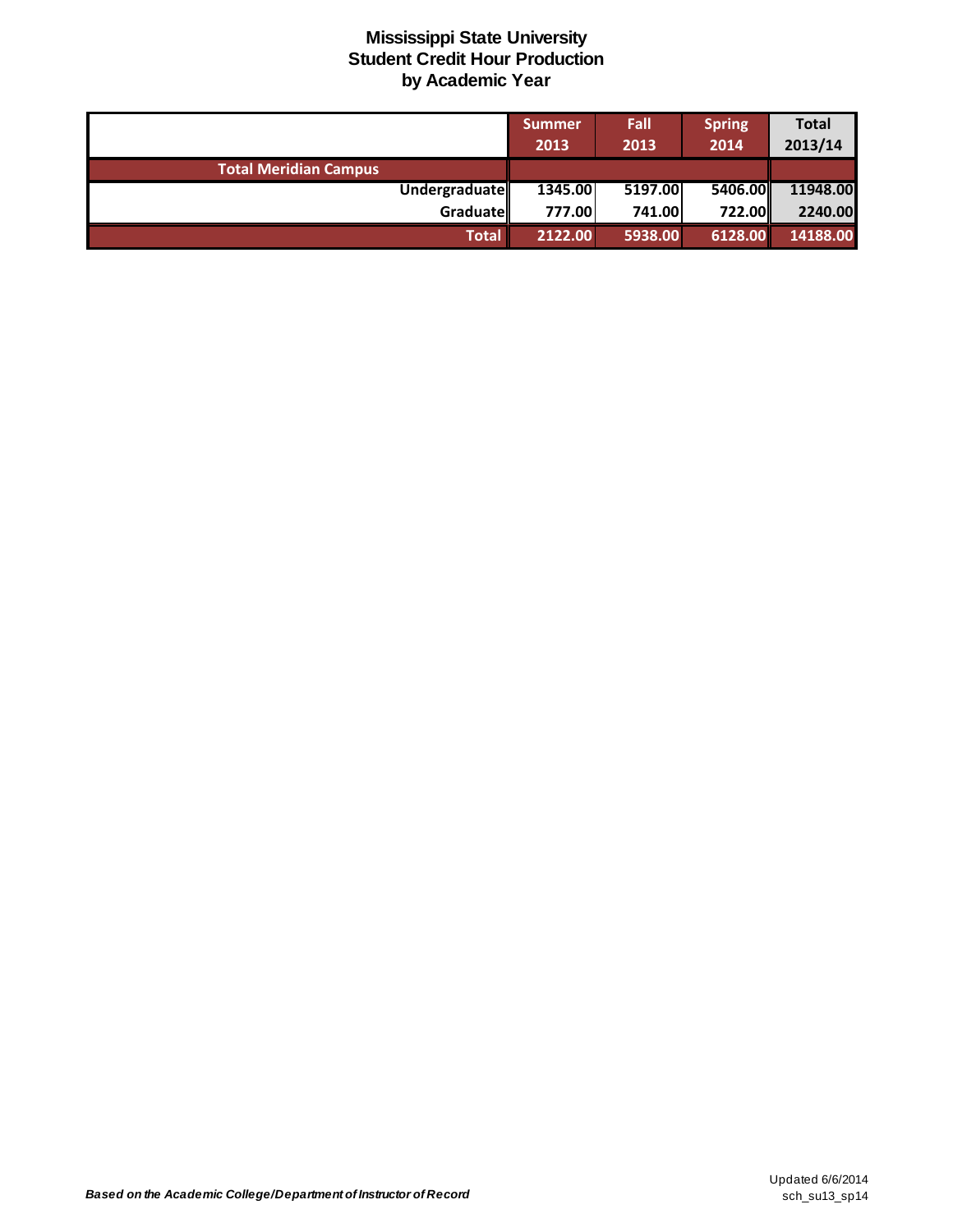|                         | <b>Summer</b><br>2013 | Fall<br>2013 | <b>Spring</b><br>2014 | <b>Total</b><br>2013/14 |
|-------------------------|-----------------------|--------------|-----------------------|-------------------------|
| <b>Total University</b> |                       |              |                       |                         |
| Undergraduatel          | 33306.00              | 219949.00    | 200092.00             | 453347.00               |
| Graduate                | 11489.00              | 23129.00     | 22661.00              | 57279.00                |
| <b>Professional</b>     | 2553.00               | 6899.00      | 6141.00               | 15593.00                |
| <b>Total</b>            | 47348.00              | 249977.00    | 228894.00             | 526219.00               |